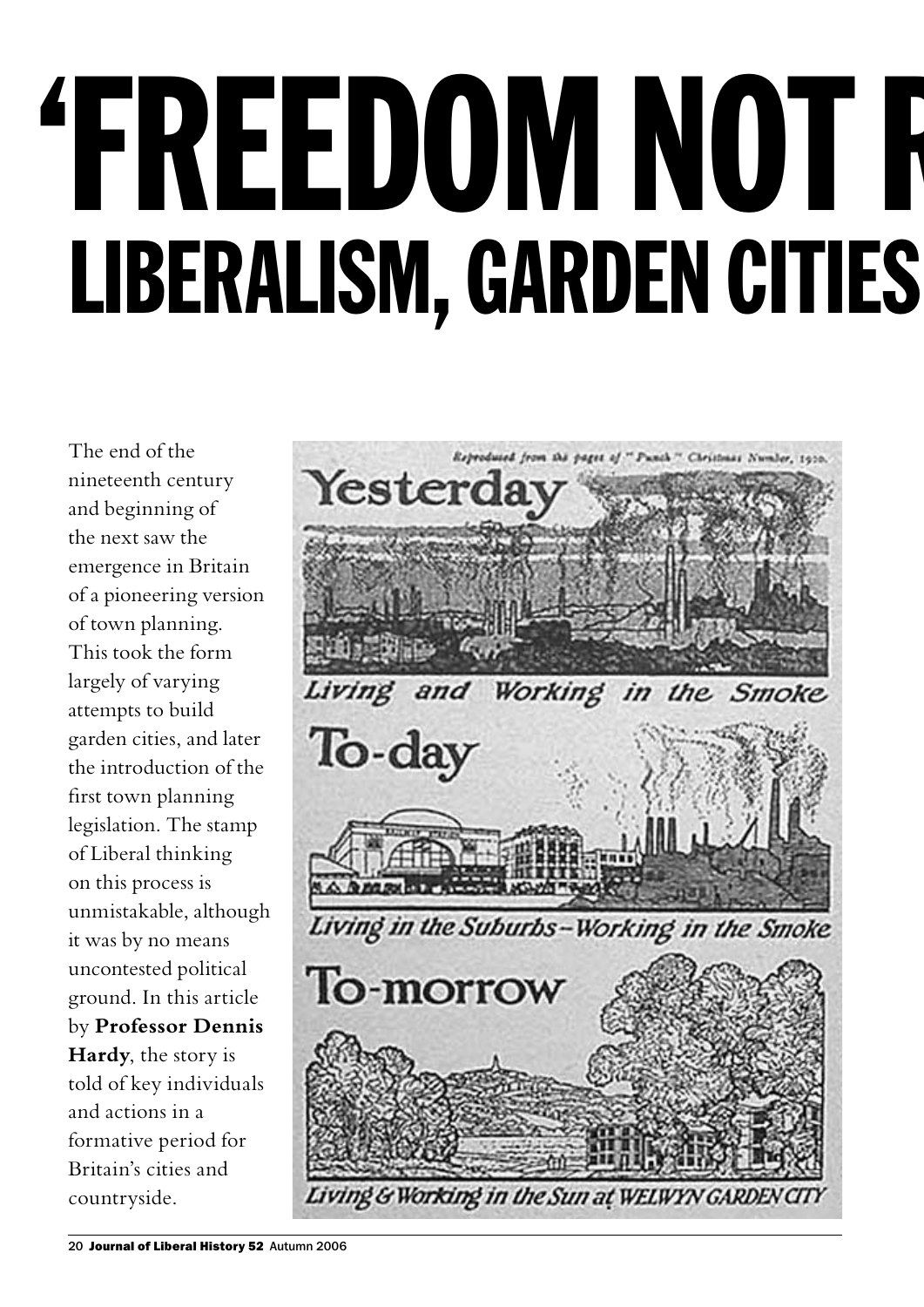# REGIMENTATION' AND EARLY TOWN PLANNING

arden cities, garden<br>
suburbs and early<br>
town planning<br>
were shaped to a<br>
remarkable degree<br>
by Liberal ideas and activists. suburbs and early town planning were shaped to a remarkable degree First among them was Ebenezer Howard.

#### Howard's way

It is deeply to be deplored that the people should continue to stream into the already overcrowded cities, and should thus further deplete the country districts.<sup>1</sup>

In the opening pages of Ebenezer Howard's seminal book, *To-Morrow: A Peaceful Path to Real Reform*, published in 1898, the author spoke of congested cities and an impoverished countryside as two sides of the same coin. All political parties, he claimed, were agreed that this related problem had to be solved, but how was it to be done? At one political extreme the answer lay in an enhanced role for the state, and at the other a solution would emerge from the interplay of free market forces. Howard himself (a member of the National Liberal Club) was not driven by party politics but his commitment to charting a middle course, avoiding the perceived regimentation of socialism and the self-interests of capitalism, was

in line with Liberal thinking. In a draft of his book he penned the phrase 'freedom not regimentation' (amending this later, in an attempt to remove possible offence to potential socialist supporters, to 'freedom and cooperation').

Howard in his time dabbled with various inventions (including a machine for shorthand typing) and it was as an invention that he saw the garden city, the subject of his book. He is often dismissed as politically naïve – George Bernard Shaw dubbed him 'an heroic simpleton' – but nothing could be further from the truth. In successive drafts of *To-Morrow*, he went to great lengths to avoid political contention. Before he alighted on the name of garden city he was thinking in terms of 'Unionville', eventually rejecting it because it sounded too strident; he thought that, in contrast, 'garden city' would lure supporters with its evocative imagery. Howard's ideas were forming at least a decade before his book was published, as evidenced by his reaction to *Looking Backward*, the work of the American socialist, Edward Bellamy. In response to the latter's portrayal of the ideal city of the future, Howard was at first enthused but then saw that beneath the utopian veneer was a hard core of authoritarianism. There had to be a better approach.

They would be cities of gardens – with wide boulevards, parks and individual gardens – as well as cities within a

garden.

His answer was the garden city. At first glance this was seen by many at the time as just another utopian scheme with no chance of realisation; the antagonistic Fabians (preferring to put their own trust in the state) were quick to make this very point. But there was more to the garden city than at first met the eye. At one level, it was a plan for a model settlement, containing the best features of both town and country while discarding the worst. Each garden city would have a limited population, with most living in the main settlement and the rest in a surrounding agricultural belt. They would be cities of gardens – with wide boulevards, parks and individual gardens – as well as cities within a garden, with the encircling farmland a foretaste of the modern green belt. When the population target was reached a new garden city would be formed; in his diagram of a constellation of garden cities, in view of his Liberal sympathies, it is surely no coincidence that he names one of them 'Gladstone'.

Dig to the next layer and things were not quite so simple. Howard had been tussling for years with the problem of how to find a way to share wealth within the community and yet attract a broad level of political support. His approach was likened to that of charting 'a course between the Scylla of anarchy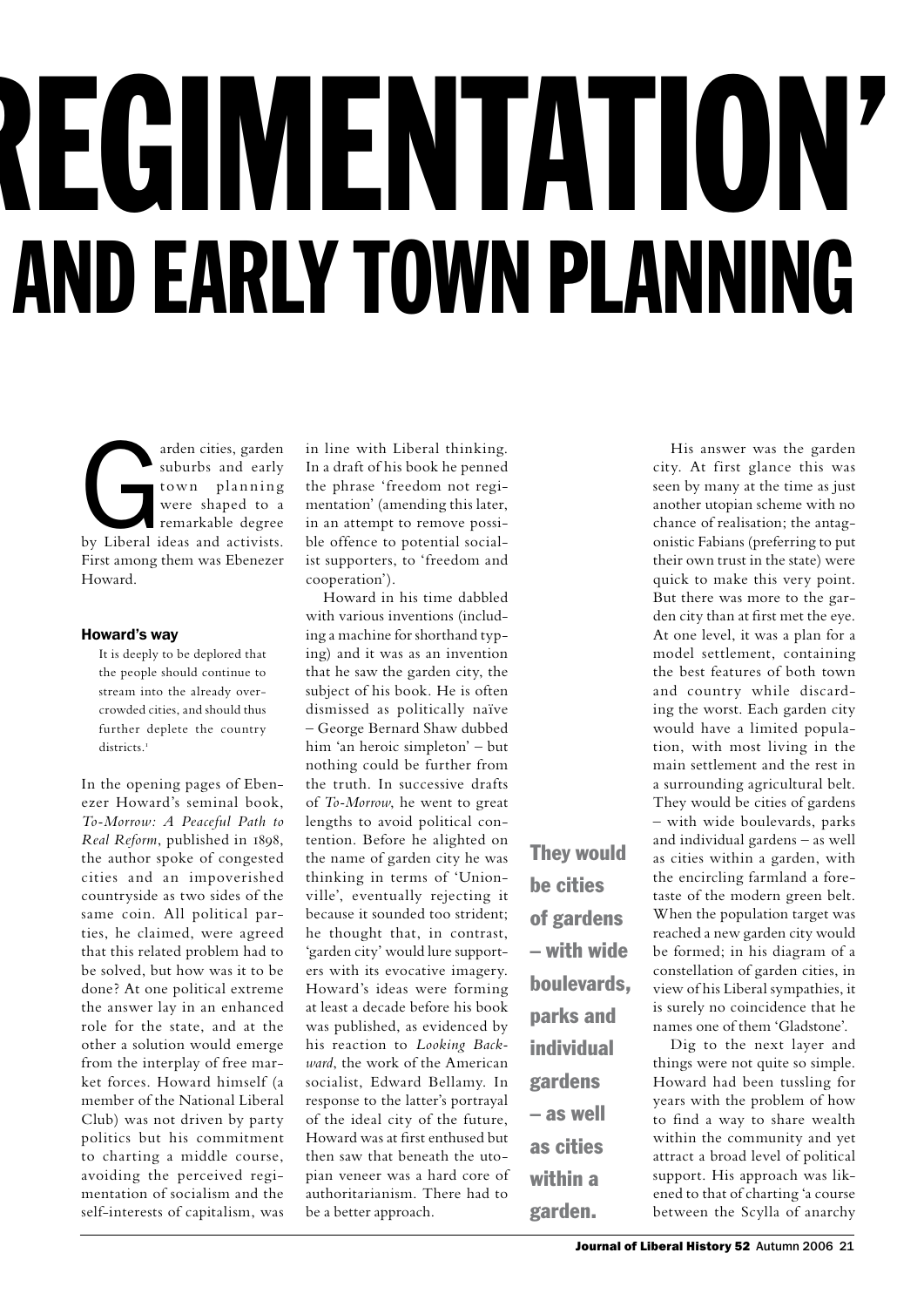and the Charybidis of despotism'.<sup>2</sup> He also coined the term 'social individualism' (elsewhere referred to as 'associated individualism') to describe his middle way. In practical terms, he proposed the formation of a trust to purchase and then maintain, on behalf of the community, the land and buildings. The freehold would remain with the trust so that the community would enjoy the benefits resulting over time from rising land and rental values. All of this, of course, depended on finding sufficient capital in the first place to buy and develop suitable land.

Howard himself rather skated over the problems of attracting investors, his sights being set more on what would happen next. He believed that once the first garden city was formed, people would see the advantages and further experiments would soon follow. There was no limit to what might then happen. Landlords in the cities charging extortionate rents would be forced out of business as people chose to go and live in garden cities; over a period, the entire conurbation would gradually disintegrate as individuals and firms left for pastures new. Moreover, within garden cities there would be opportunities for cooperative schemes of housing and profit-sharing in the workplace so that, little by little, the whole system of capitalism would be transformed: hence the sub-title, *A Peaceful Path to Real Reform*. Three years after his initial publication, a second edition of his book was renamed, less contentiously, *Garden Cities of To-Morrow*.

Having presented his ideas, the challenge was then to put them into practice. He was not alone in his efforts; in the year following the publication of *To-Morrow*, the Garden City Association was formed to spread the word and to initiate the world's first garden city. A number of individuals with valuable business experience and contacts were drawn to the cause

– people who knew more about the world of finance and property than Howard himself. The first Chairman was T. H. W. Idris, manufacturer of mineral waters and a Liberal member of the London County Council. He was succeeded by Ralph Neville, an experienced barrister and former Liberal MP in Liverpool from 1887 to 1895, who was to become a leading light in the garden city movement.<sup>3</sup> As well as the Chairmanship of the Garden City Association he also led the companies formed to buy a suitable site and then to build the first garden city. Directors on the Board of the first of these companies, the Garden City Pioneer Company, included influential and wealthy Liberals like Aneurin Williams and T. H. W. Idris.

The first Secretary of the Garden City Association, Thomas Adams, was also a committed Liberal. Before coming to London to take up his new post, he had been active in Liberal politics in Edinburgh, at one time Secretary of his local association and then party agent in the 1900 general election. He claims to have been drawn to Howard's ideas less by the garden city as such and more by the underlying philosophy of social individualism.

As well as Neville and Adams, the idea of the garden city attracted others with Liberal sympathies, such as Lord Grey, the MP for South Northumberland from 1880 to 1885 and Tyneside from 1885 to 1896; something of a maverick in his parliamentary career, he later stood as a Liberal Unionist but was defeated. Grey chaired an early and influential meeting of the Garden City Association at Bournville and offered his help in various ways to promote the campaign. Between 1904 and 1911 he was Governor-General of Canada, and in that post invited garden city evangelists from Britain to come and spread the message in that young nation. On the domestic front, two Liberal MPs who played a

Howard also coined the term 'social individualism' (elsewhere referred to as 'associated individualism') to describe his middle way.

(Right): Ebenezer Howard, and plans for garden

cites

valuable role were Henry Vivian (Birkenhead, 1906–10, and Totnes, 1923–24), who straddled the related movements of garden cities and co-partnership, and Aneurin Williams (Plymouth, 1910; North West Durham, 1914–18; and Consett, 1918–22), a founding director of the First Garden City Company and later its Chairman. In 1906, of the thirty-seven MPs who were members of the Association or shareholders in the First Garden City Company, thirty-three were Liberals and the other four Conservatives.

At a more local level, in Letchworth before 1914, amongst the more influential Liberals active in the town was one of the garden city's two master planners, Barry Parker; the editor of the local newspaper, W. H. Knight; the unsuccessful candidate in the Hitchin ward in the1906 general election, T. T. Gregg; and a stalwart garden city campaigner and later the Chairman of Letchworth Urban District Council, Dr Norman MacFadyen.<sup>4</sup>

#### Co-partnership in the suburbs

… he was sane enough after a fashion, I knew the type. Vegetarianism, simple life, poetry, nature-worship, roll in the dew before breakfast. I'd met a few of them years ago in Ealing.<sup>5</sup>

Ridicule, as George Orwell (in the above quote) well knew, is an easy way to dismiss a social experiment that is alien to one's own political beliefs. In this vein, garden cities and related schemes – which often attracted the kind of social progressive who could easily be labelled eccentric – offered a ready target for a sharp tongue.

External critics were one thing but garden city enthusiasts often added to their own difficulties. Garden cities were evangelised by their founders as the only true gospel, and fellow reformers were warned of diluted versions, such as garden suburbs.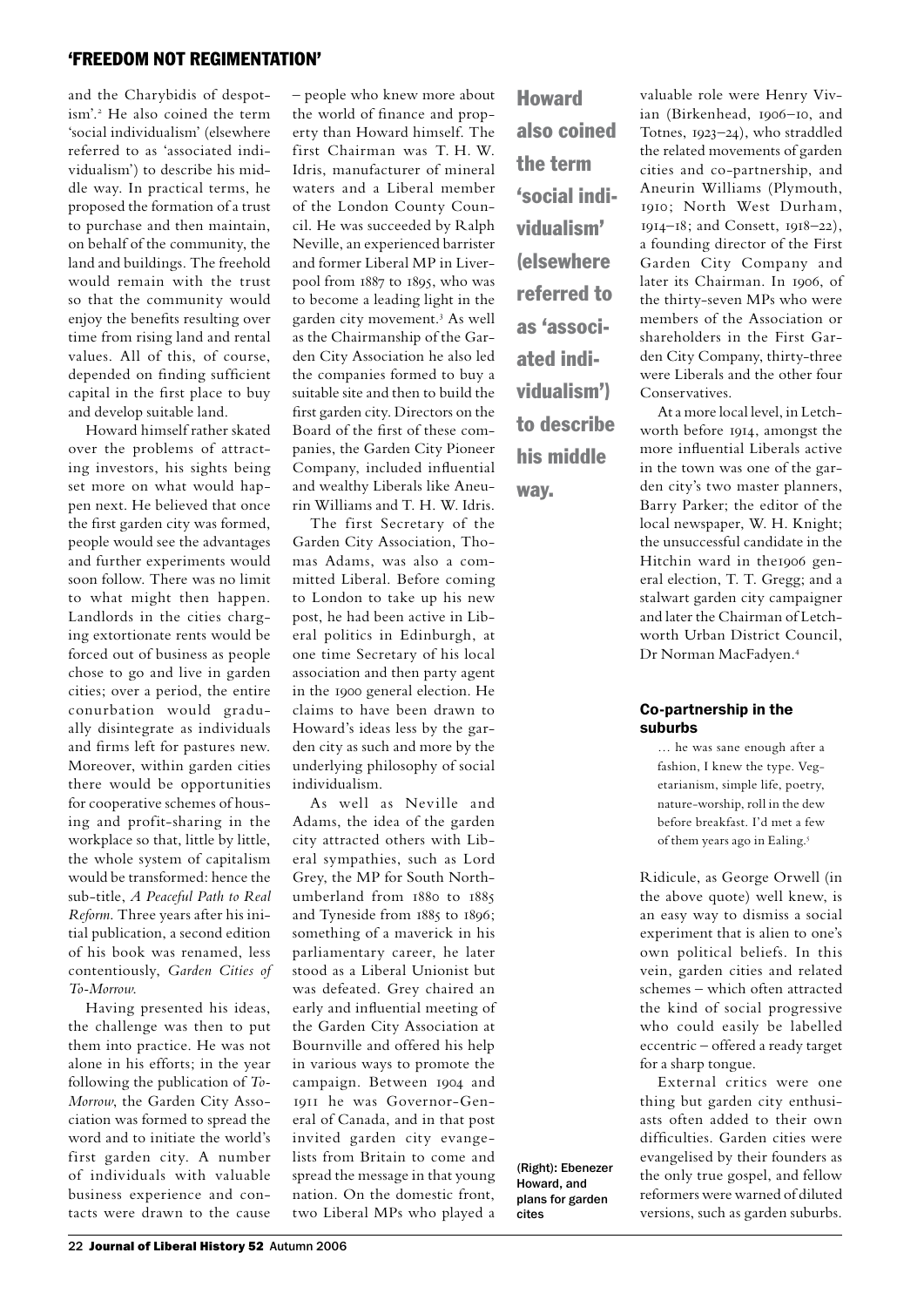





There was indeed a difference, as the former were envisaged as self-standing communities, whereas the latter, as urban extensions, would add to the size and problems of existing cities. But to the many people who only wanted to see an improvement in the general standard of urban housing this difference was largely academic, and a good garden suburb was as welcome in its way as a full-blown garden city. The respective garden city and garden suburb movements each attracted their own dedicated followers as well as an overlapping list of supporters; even the original garden city architects, Raymond Unwin and Barry Parker, felt comfortable in moving on from Letchworth to new garden suburb schemes. So, too, did Henry Vivian, who was warmly appreciative of the work of Howard but who was personally responsible for one of the most significant of all garden suburb experiments.

Vivian (rather like Howard) made his way in the world from humble beginnings. He was born in 1868, the son of a carpenter in a Devon village, and followed his father into the trade. At the earliest opportunity he moved to London and was soon drawn into trade union activity and the co-partnership movement. The latter, represented through the Labour Association<sup>6</sup> (of which Neville himself was chairman at one time), was effectively an offshoot of the better-known cooperative movement which the co-partnership firebrands thought had rather lost its way. At the heart of the newer movement, the co-partnership campaigners promoted the idea of employees sharing in the management and profits of their place of work; in practical terms this amounted to the idea of workers being shareholders in their own companies. Far from aligning itself with the emergent Labour Party the association constantly stressed that it was not a threat to capitalism – a point that was turned on its head

#### 'freedom not regimentation'

by the Fabians and others with Labour allegiances who saw copartnership as simply a capitalist ploy to defuse working-class opposition.

Vivian, himself, held the position of Secretary of the Labour Association and in that role met like-minded people who were later to be his associates in other ventures: Ralph Neville, Aneurin Williams, Earl Grey and Ebenezer Howard. In 1906 Vivian entered Parliament in the 'Lib-Lab' camp of the party. During the earlier part of his career, Vivian was at the heart of discussions on how best to proceed. In this context, it proved to be just one step from co-partnership in the workplace to applying the principles to housing, where profits could be enjoyed by tenants rather than landlords. An experimental scheme was launched in 1888, in which, with a minimum shareholding of  $\mathcal{L}$ 1, tenants would receive a dividend on their rent as well as on shares. Vivian was attracted to the idea and went one step further in combining co-partnership in the home with the same in the workplace. He set up his own construction company on co-partnership lines and by 1896 his workers were building houses that they could then live in. The problem with that, though, was that through  $\sqrt{\frac{1}{1}}$  shares it was difficult to raise sufficient capital. Almost by chance a solution to this funding problem emerged.

Vivian was tireless in his promotion of co-partnership, and it was at a meeting in Ealing in 1901 that he met a group of likeminded men. Without saying it in so many words, they discounted the idea of a scheme for the poorest workers and set their sights, instead, on the needs of skilled artisans (like themselves) who could invest more and would more likely be attracted to the idea of profit-sharing. Their aim was to build houses that the members would own collectively and rent themselves, so that every man 'would be his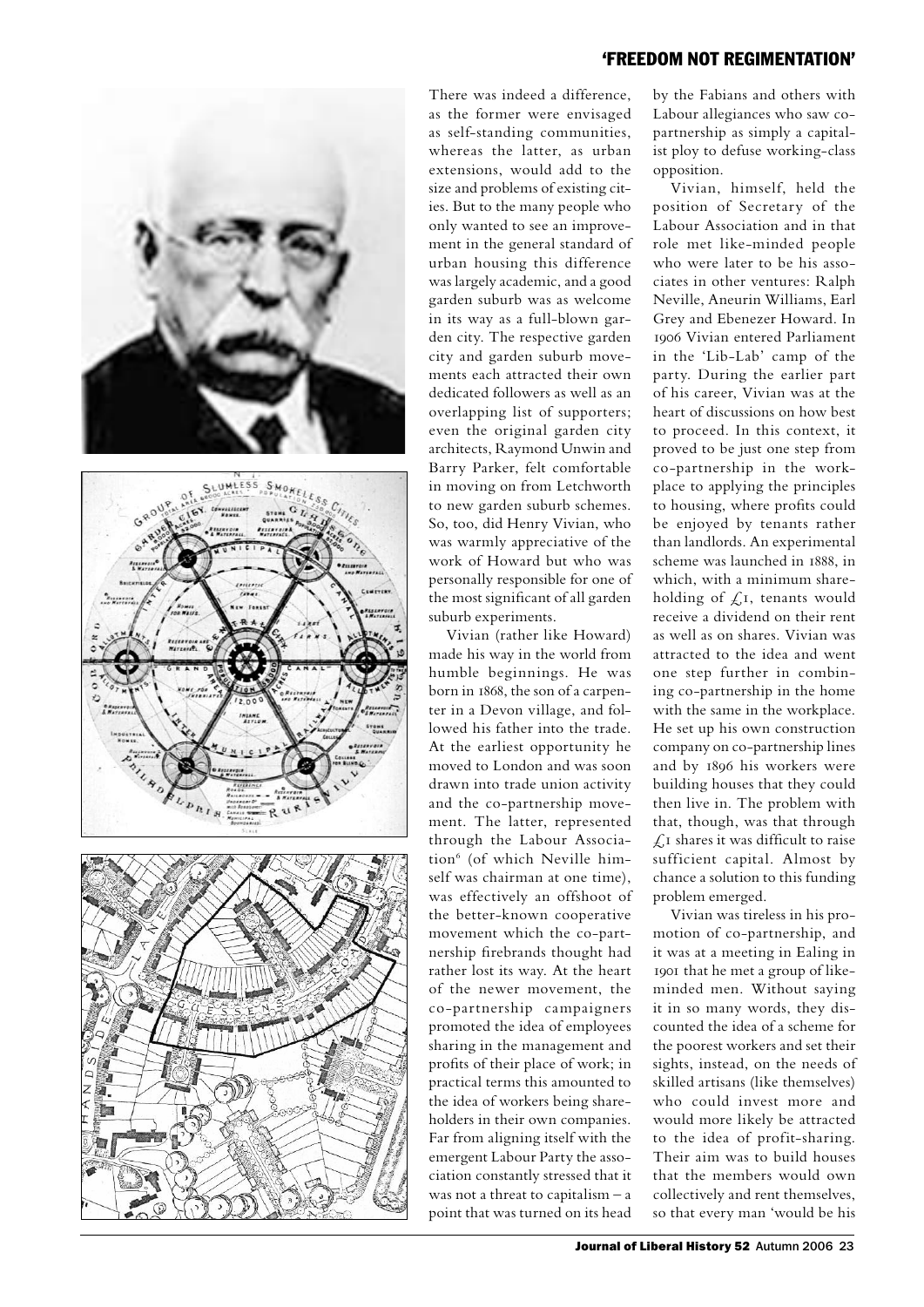neighbour's landlord'; it would strike a balance between selfinterest and collective ideals. Vivian was elected chairman of the pioneering company, Ealing Tenants Ltd, set up to put it all on a legal footing. The outcome was a model estate, Brentham Garden Suburb – an amalgam of co-partnership ideas and the architecture of a garden city. Although some of its central ideals were eroded over the years, it succeeded in demonstrating a way to build fairly priced housing in a good environment and with a lively sense of community.

Brentham was by no means a large development (just sixty acres) but it was an important milestone in the emergence of progressive town planning. A company was formed, Copartnership Tenants Ltd, with Vivian as its first chairman, to promote similar schemes nationwide. By 1914 there were more than thirty co-partnership societies across the country, responsible for building 7,000 houses. Some of these later schemes had a larger tally of co-partnership houses than Brentham itself, most notably Hampstead Garden Suburb which included three such developments in its own boundaries. Vivian, himself, took a close personal interest in another offshoot, Wavertree Garden Suburb, and became Chairman of that development and its management company, Liverpool Garden Suburb Tenants Ltd.

Moreover, for all the differences in provenance, there were always close links between the co-partnership campaign and the parallel garden city movement. In Letchworth, Howard was instrumental in promoting his own co-partnership experiment, while, in turn, at a dinner in 1912 in honour of Howard, Vivian (then Chairman of the Labour Association) headed a table of forty co-partnership delegates and spoke warmly of the common interests of the two movements. In the following

Henry Vivian himself warned that unless the nation began to improve the state of the towns 'we may as well hand over our trade, our colonies, our whole influence in the world, to **Germany** without undergoing all the trouble of a struggle in which we condemn ourselves beforehand

to certain

failure'.

year, Vivian joined the Council of the Garden Cities and Town Planning Association (successor to the Garden City Association). Some years earlier, in 1907, the appointment of Unwin and Parker to prepare plans for a newly acquired extension of Brentham had already exemplified this productive partnership. Unwin was enthusiastic about co-partnership, believing that it was at the heart of blending aesthetics and community: 'instead of the buildings being mere endless rows … they will naturally gather themselves into groups, and the groups again clustered around the greens will form larger units, and the interest and beauty of grouping will at once arise'.<sup>7</sup> It is easy to see how Liber-

als would have felt comfortable with this ethos of cooperative garden suburbs. An amusing footnote to this episode comes a few years later, just after the end of the First World War, when Prime Minister Lloyd George employed a group of staff to work closely with him at 10 Downing Street. Because their accommodation overflowed into the basement and garden area it was referred to as the 'garden suburb'8; no one in the circle would have been unhappy with that.

#### Taming the state

… an organic plan of social progress, which implies a new consciousness of Liberal statecraft.<sup>9</sup>

It was one of the architects of modern Liberal philosophy, J. A. Hobson, who spoke perceptively of 'a new consciousness of Liberal statecraft'. The issue was challenging: how could Liberalism, at the start of the twentieth century, use the state to its own advantage? How could it unshackle the enormous potential of the state without threatening the very liberties it sought to enhance? Certainly, there were social problems where it

seemed as if the state could be used to offer a solution, but the balance of judgement was always going to be fine.

By the time of 'the halcyon years of Liberalism' from 1906 to 1914, 10 the need to do something about the state of the nation's housing was widely recognised. The arguments were by no means simply moral; poor environmental conditions led, in turn, to the debilitation of the labour force and this was an impediment to industrial productivity. So, too, were living conditions linked to the fitness of the country's fighting forces. In a period when there was increasing competition with other industrial nations, notably Germany and the United States, the incentive to improve the nation's housing stock was keenly recognised. Henry Vivian himself warned that unless the nation began to improve the state of the towns 'we may as well hand over our trade, our colonies, our whole influence in the world, to Germany without undergoing all the trouble of a struggle in which we condemn ourselves beforehand to certain failure.<sup>'11</sup> At least he and others could point to the shining examples of experiments like Bournville and Port Sunlight (both garden villages sponsored by Liberal industrialists, George Cadbury and W. H. Lever, later Lord Lever), Letchworth Garden City, and garden suburbs like Brentham and Hampstead. But was the scale of what needed to be done too great, by then, for voluntary effort alone? Was it time to create a new role for the state?

The idea of the state intervening in these matters was certainly not new. Important first steps had been taken more than half a century before in relation to public health and housing, and it was only a further step in that direction to embrace a more comprehensive approach in the form of town planning. Ideologically, the time was right for a venture of this sort. Social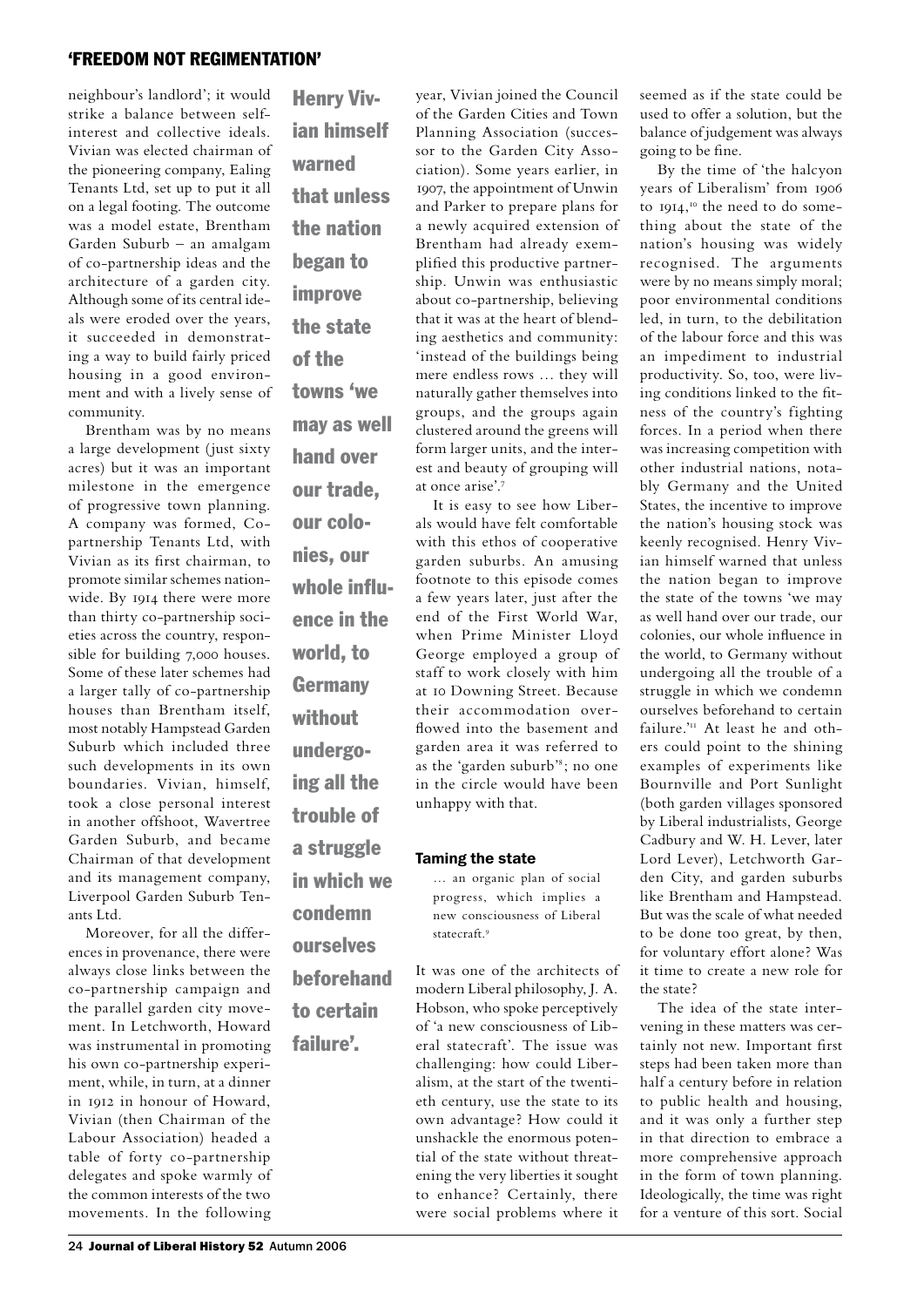reform had not previously occupied the centre ground for Liberal administrations but times were changing. Spurred on by the growing influence of the socialist movement and its direct threat to Liberal seats in parliament (if not to parliament itself), the party's philosophers, under the banner of New Liberalism, reconciled old traditions with new circumstances. State intervention in the social realm could be justified if it helped individuals to enjoy (rather than diminish) their liberties within a capitalist system; doubters in the party could be persuaded that it would be better to do things this way than suffer the upheaval of a socialist approach.

When the Liberals were returned to power in 1906, although the prospect of an unprecedented programme of social reforms, laying the very foundations for a future welfare state, was not immediately obvious this, of course, is what happened. In this wider context of extensive change, a seemingly modest measure in favour of town planning hardly seemed likely to create too many political ripples. Modest it may have been, but the very idea of potentially interfering with the rights of private property – stopping land-owners from doing as they wished – was highly contentious in itself. For this reason, in the hope of minimising opposition, a bill was framed without the more interventionist clauses that the town planning lobbyists had wished to see.

Ironically, it was a former socialist, John Burns (by then converted to Liberalism) who steered through the new legislation. Burns had previously been a member of the Social Democratic Federation, although he later represented Battersea as its Liberal MP. By the time that town planning was on the political agenda he held the position of President of the Local Government Board. He recalled, rather glibly, why he promoted this measure: 'I was born in a

slum and this made me a town planner'.12 In fact, the Housing, Town Planning, etc. Act of 1909, did nothing to alleviate the kind of problem experienced by Burns in nearby Lambeth, where he was born. It looked, instead, to ways of planning suburban extensions but had only a minimal impact on those; attempts to do more had been effectively forestalled when the bill was drafted and, in the course of passing the legislation, by a group of Conservative Lords suspicious of what it might lead to. In the event, if the 1909 Act is to be recognised for anything it is simply for putting town planning on to the statute books and for locating it as a function of local government.

An interesting addendum is that Burns set up a unit within the Local Government Board with the job of making sure that the Act worked. The unit included a post of town planning assistant and that was filled by Thomas Adams, formerly Secretary of the Garden City Association. His biographer, Michael Simpson, considers it a shrewd move: 'he had been acquainted with Burns since 1906 and his Liberal background may have been significant'.<sup>13</sup> Certainly, Adams made the most of his new position to advocate the wider cause of planning.

#### **Postscript**

It is interesting to record that early town planning, in its various forms before 1914, was consistent to such an extent with Liberal principles. The measures taken could be seen to fit comfortably in that middle ground between unbridled individualism and an omnipotent state; all were designed to alleviate social deprivation but also to improve the workings of the economy. A fit and healthy workforce was important on both counts.

To some extent, after the First World War there were still important connections with this pioneering period of Liberal may have been, but the very idea of potentially interfering with the rights of private property – stopping land-owners from doing as they wished – was highly contentious in itself.

Modest it

initiative, although very soon a drift towards a more interventionist approach was evident. The second garden city, Welwyn, dating from 1919, was a less radical venture than Letchworth, and the so-called third garden city, Wythenshawe, even less so. In many ways, the latter marks something of a watershed between the progressive social experiments of an earlier period, with their reliance on voluntary initiative, and the more regimented character of governmental action that was to become commonplace.

Wythenshawe, to the south of Manchester was designed to solve some of the problems of overcrowding in the great conurbation.14 It was the brainchild of two councillors, one Labour and one Liberal. The Liberal, Ernest Simon, was born into a Jewish industrial family and was first elected to Manchester City Council in 1912; he was later MP for the Manchester Withington division from 1923 to 1924 and from 1929 to 1931. It was as a Manchester councillor with a passionate interest in housing that he worked with his Labour counterpart, Alderman Jackson, to promote the idea of a new settlement for 100,000 people. A third figure in this formative period was Ernest's wife, Shena, herself a highly committed campaigner for better housing and wholly behind the Wythenshawe project.

Land was acquired in the early 1920s and the established garden city architect, Barry Parker, was commissioned to prepare the master plan. In spite of a sympathetic layout the very scale of the project, combined with its municipal provenance, meant that it bore little or no resemblance to a true garden city. It was, in fact, little more than a very large overspill housing estate. Simon, meanwhile, was becoming more enamoured with interventionist policies and eventually, in 1946, he joined the Labour Party; in the following year he became Baron Simon